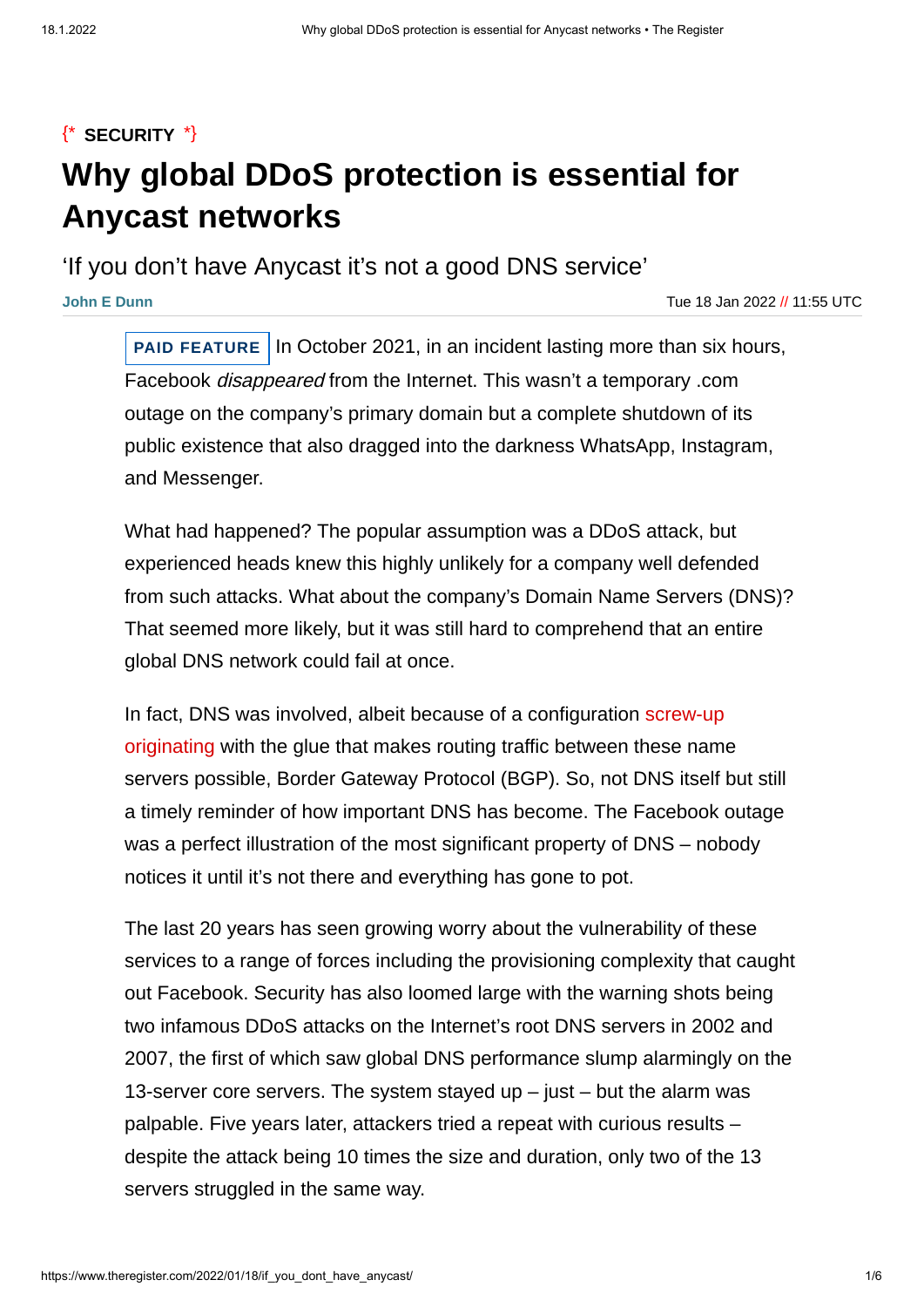It turned out those two were the only DNS root servers still using traditional IPv4 unicast DNS as opposed to a newer and more robust technology called IP Anycast. Traditionally, DNS services were provisioned using unicast, an addressing scheme in which every DNS server is assigned a single IP address.

Dating back to the 1980s, this is hugely inefficient; if a server becomes overloaded with traffic, the only option is to try a backup server from a list at the expense of increased latency. Anycast, by contrast, allows numerous name servers to be hidden behind the same IP address with traffic routed to the topologically nearest one to maximise performance and efficiency.

## **Anycast boom**

Anycast's advantages were understood in principle, but it took the DDoS attack in 2007 to shift the dial for DNS Anycast as big Content Delivery Networks (CDNs), and top-level domain (TLD) registrars adopted the technology at speed. The next job was to sell DNS Anycast to everyone else, which resulted in big companies such as Google, Cloudflare, and Verisign entering the market.

Interestingly, big tech hasn't monopolised the market. As with the rise of broadband ISP services in the early 2000s, DNS Anycast has seen smaller specialist companies thrive too. One of these is [RcodeZero](https://go.theregister.com/k/RcodeZero_DNS) DNS (the name references the DNS term for a *no error*), launched in 2011 to provide DNS Anycast services by sister company ipcom GmbH, itself a spin out of nic.at, the domain registry for the Austrian national .at TLD.

A key player in the company's emergence was Klaus Darilion, who started as a VoIP engineer at nict.at but has served as RcodeZero DNS's Head of Operations since its founding. At first, business was slow. Then, around five years ago, the idea that Anycast was a mainstream technology took hold and business started to grow. Today, RcodeZero DNS provides Anycast DNS to [numerous](https://go.theregister.com/k/customers) TLDs, including Ireland, the EU, Finland, Hungary, The Netherlands, Belgium, Portugal, Poland, and Slovenia. It also boasts a growing number of commercial customers and service providers.

"We didn't have the intention to make big money out of it. We wanted to build a rock-stable service for ourselves while getting some compensation for these costs by providing an Anycast service to top level domains," says Darilion.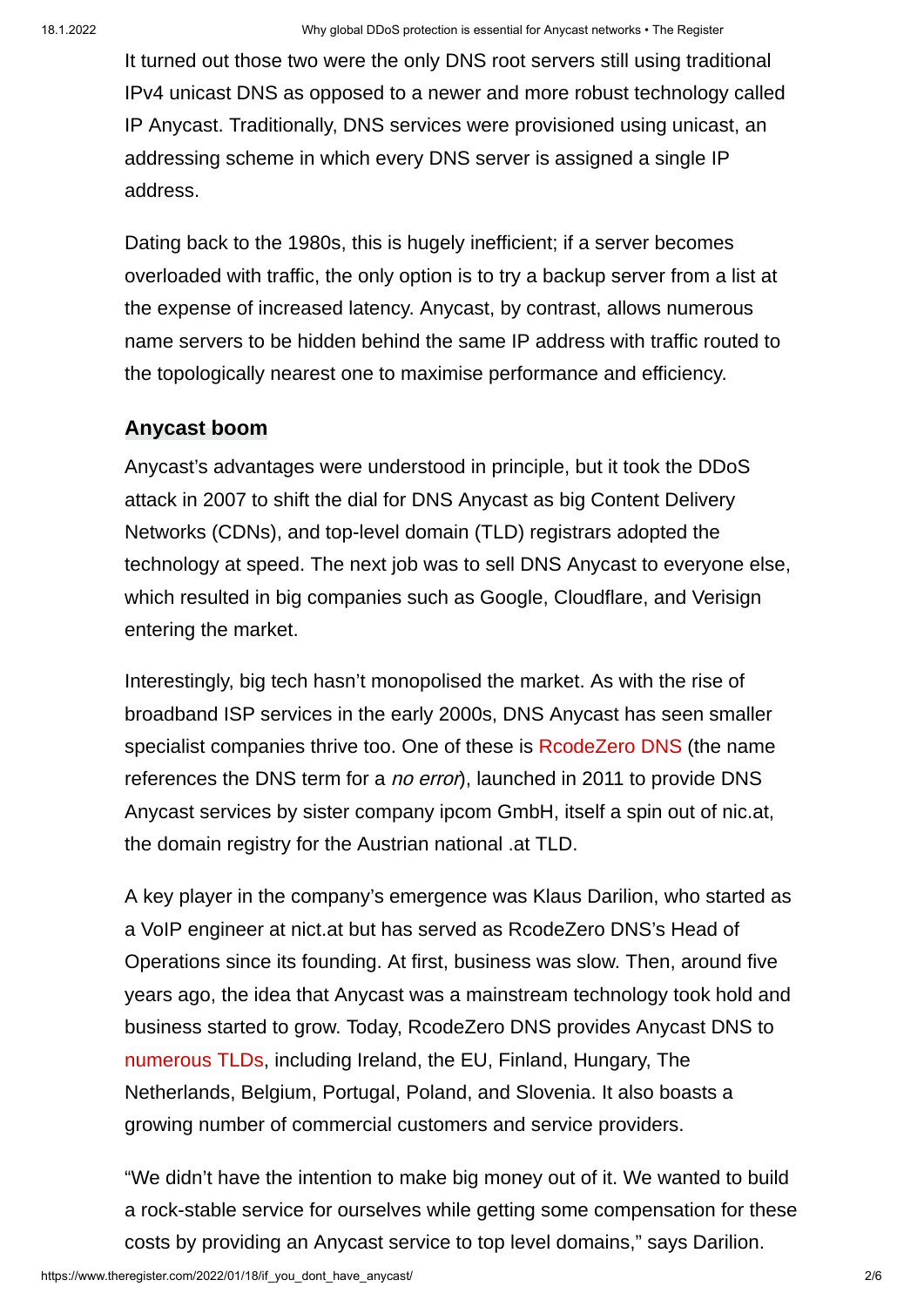"After the first year we had one customer. It takes some time to get a reliable name in this community and at first people are conservative and don't adopt every new technology. Now everybody has found out that if you want to have lots of name servers around the world and a stable service, Anycast is the only option." Today, Dariilon tells us, "more than 20 international TLDs with almost 21 million domains and more than 100 providers and companies with about 3.8 million domains trust in RcodeZero DNS".

The company's network, configured as two separate clouds, now numbers between 40 and 50 servers in 20 sites across the world, a mixture of servers configured by RcodeZero itself backed by commercial cloud servers. "This supports three products: two high-end services aimed at TLD registries and ISPs, and a mainstream service for enterprises."

"Enterprises often only protect one or two domains, but they still want rocksolid service for their very important domains on a 24x7 basis," says Darilion.

What makes one Anycast provider different from any other and why use a smaller provider at all? Darilion's answer parallels why some businesses prefer to use smaller, specialist ISPs over larger rivals – customer service.

"If you use Google and you have a problem when you call up you can wait days or weeks for an answer. It's more or less impossible to get in touch with an engineer. We're a small company and these requests go rapidly from level to level. With us, you end up talking to an engineer who is dealing with the service."

This includes a 24x7 emergency hotline. Similarly, if a customer has a feature request. "A few times we have implemented a feature simply because the customer requested it. For example, the DNSSEC signing service, which is included free of charge in every RcodeZero DNS bundle, will become increasingly important. This is a complex, specific topic that we have addressed extremely effectively. Many registrars are looking to outsource this service.'

# **Coping with BGP**

Despite its clear advantages, Anycast comes with a steep learning curve, which RcodeZero DNS had to grapple with in its early days. Most of this has to do with the fact that Anycast (unlike unicast, multicast and broadcast) was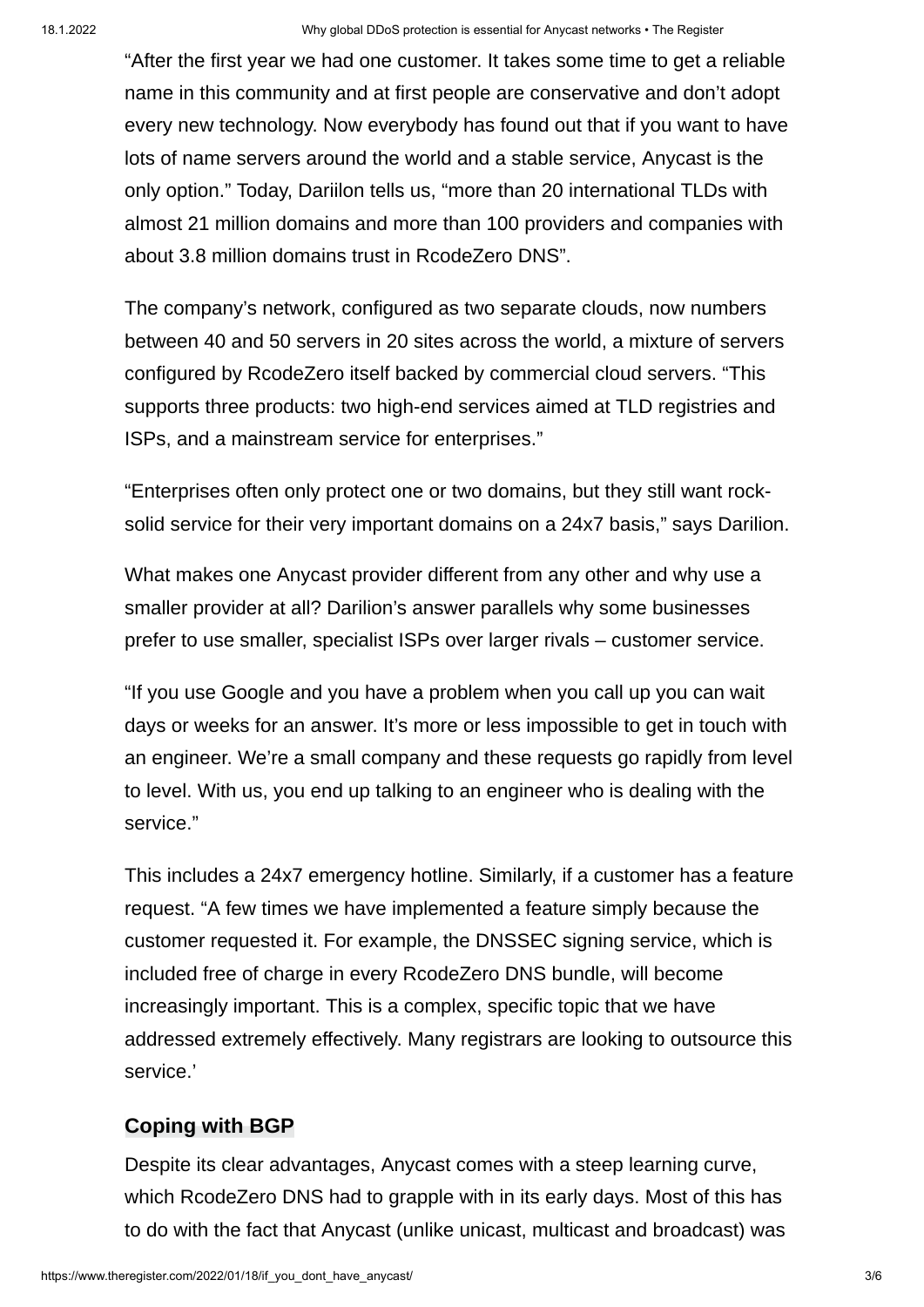originally developed in the 1990s for IPv6 and is implemented for IPv4 through BGP network routing. In this environment, the room for mistakes is non-existent.

"For Anycast to work, you have to know how Internet global routing and BGP works. But we were DNS guys, not network guys. We had to learn it the hard way over several years. Even now, 50 per cent of the work at RcodeZero DNS is maintaining perfect global routing," agrees Darilion.

The DNS side is no easier. Forget popular descriptions of the Internet as a fibre optic marvel; it is first and foremost a giant routing system with a lot of leeway for providers in how they distribute traffic. This can have major implications for anything connected to DNS which is incredibly fussy about latency.

"It doesn't make sense to put an Anycast server in the US and end up with a lot of traffic from Asia on it. We end up doing a lot of background checks on the backbones of service providers to make sure it is a good idea to put one of our servers there."

An independent company like RcodeZero DNS must first work out where and with whom it can host Anycast infrastructure. "If you're Google, getting Anycast to work is simple because you have data centres everywhere."

#### **DDoS is out there**

So much for performance and latency, but the much darker topic of DDoS attacks is never far away in any discussion of DNS resilience. While Anycast reduces the impact of DDoS attacks in principle, it's not always that simple.

"Even using Anycast, you'll still get DDoS attacks. Of course, the more servers you have, the more you can handle attack traffic from small DDoS attacks. The problem is there are also big DDoS attacks. If you experience a one terabit DDoS then it doesn't matter if you have one server or a 100 servers, they will still be overloaded," says Darilion.

In 2020, RcodeZero found this out the hard way after it was hit by a large DDoS targeting an encrypted email hosting service which took down its customer and internal network for a short time. Most companies would do anything to avoid talking about becoming a target, but not engineer Darilion.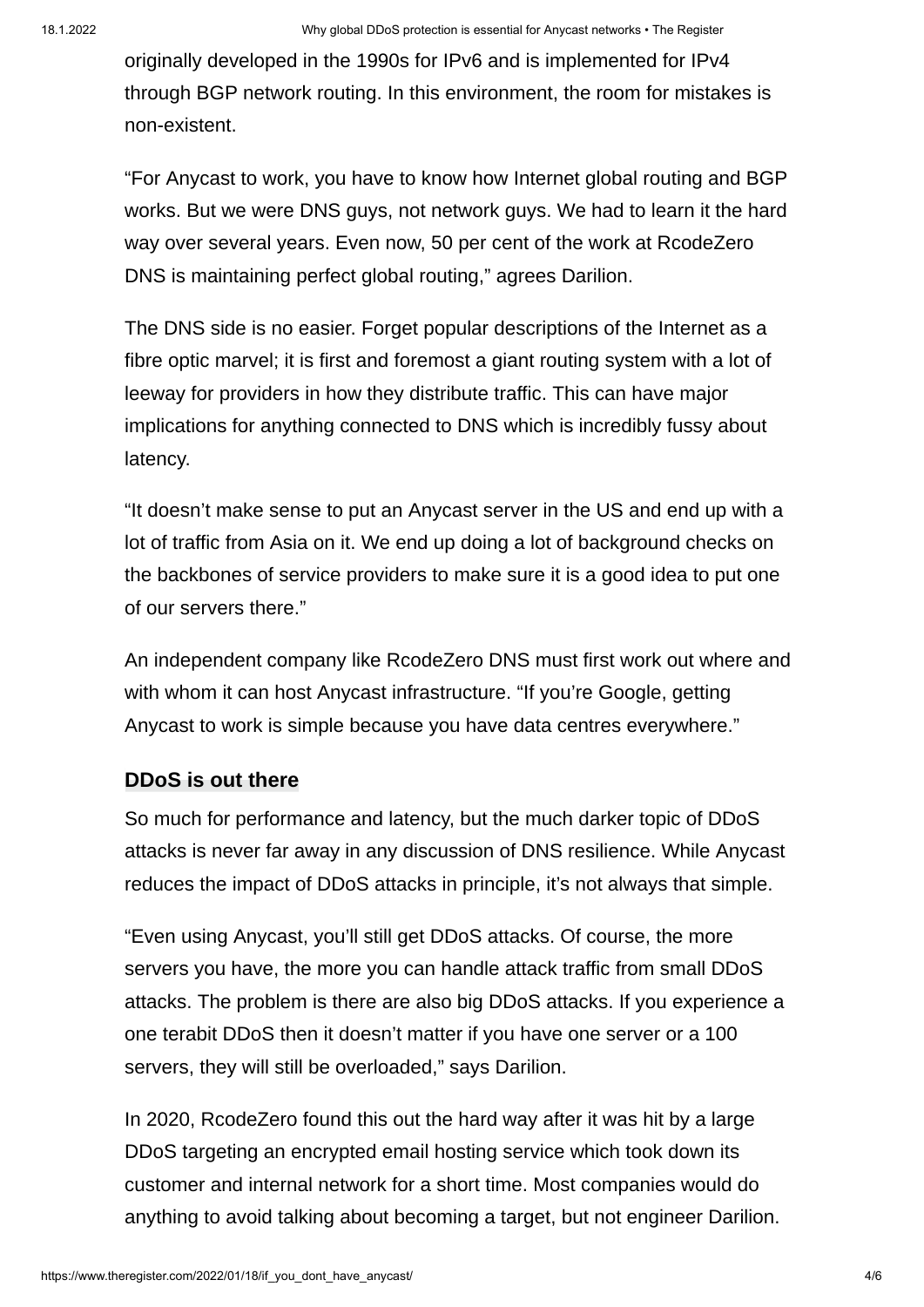For him, DDoS attacks are a technical challenge as well as an occupational hazard.

The company's local ISP mitigated the attack in Europe but could not help with the overloaded DNS servers located elsewhere in the world, leaving that job to RcodeZero DNS itself. The lesson learned was that global DDoS protection is now essential for Anycast networks, hence the decision to start using Cloudflare's Magic Transit anti-DDoS service.

"We offer 100 per cent guaranteed uptime so it's important for our service level agreements," Darilion adds. "We are very happy with this service."

A quandary for the company is where it goes next. It has a large portfolio of TLD registries which suggests that chasing enterprises is where the growth lies. However, enterprise customers have different priorities from TLDs and a growing number want DNS Anycast in conjunction with additional services such as DDoS mitigation.. Smaller enterprises also need a lot of handholding during onboarding to get the DNS configuration right.

The next ambition is to target US and UK customers. "In five years, our Anycast service will look the same as it does now. But underneath it will be a totally new service based on the open source name server platforms we use," says Darilion.

"Ten years ago, Anycast was a new feature mentioned everywhere in our marketing. Now you don't mention Anycast because if you don't have Anycast it's not a good DNS service. Now it's become implicit. Most of the customers that come to us, stay with us."

Sponsored by RcodeZero DNS.



[Corrections](https://www.theregister.com/Author/Email/corrections?message=re:%20https%3A%2F%2Fwww.theregister.com/2022/01/18/if_you_dont_have_anycast/) **[Send](https://www.theregister.com/Profile/contact/) us news** Send us news